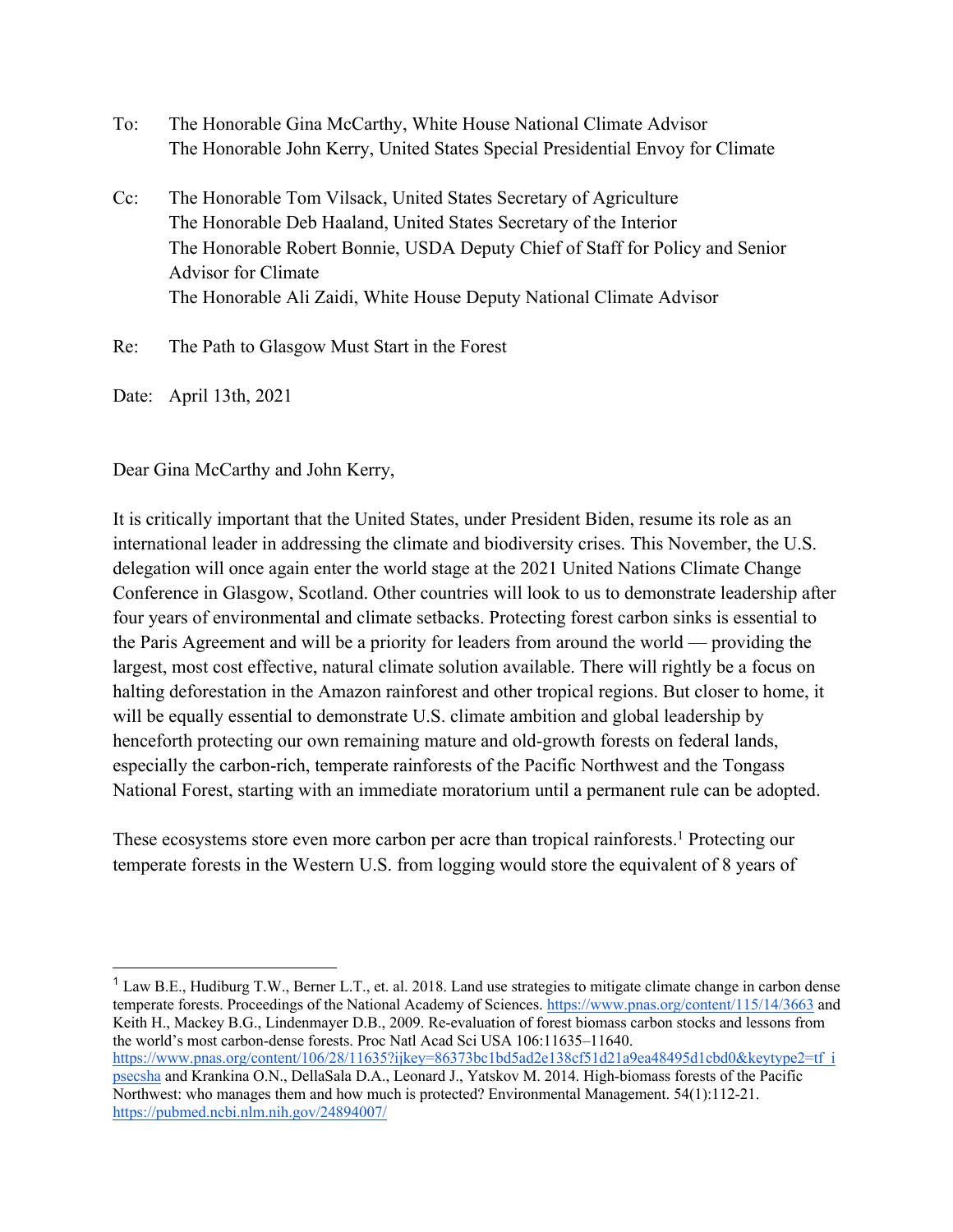regional fossil fuel emissions,<sup>2</sup> and the Tongass National Forest alone contains 8 percent of the nation's total forest carbon stores.3

The landscape of the Pacific Northwest and Alaska is defined by forests — they are a deeply ingrained piece of our culture, economy, health, and wellbeing. For indigenous communities, temperate rainforests also support a cultural heritage stretching back thousands of years. But if mature and old growth forests continue to be logged, these communities may suffer as salmon, shellfish, and other culturally significant species decline as a result of changes in streamflow and water temperature.<sup>4</sup>

These and other largely intact older forests are also a key solution for confronting the planet's related extinction crisis<sup>5</sup> by buffering species from more extreme climate impacts and securing myriad co-benefits, such as clean water. Establishing permanent protections for these essential carbon reservoirs and climate sanctuaries is directly in line with the Biden administration's goal to protect 30 percent of lands and waters by 2030.

To maximize our country's impact in Glasgow, prioritizing the mitigation contribution of public forests must be a central component of our own climate strategy. Establishing permanent protections for temperate rainforests in the Pacific Northwest and Alaska, along with mature federal forests and trees nationwide, will be one of the most cost-effective and essential nearterm climate solutions the United States can employ.

Sincerely,

| Patricia Hine             | Leslie Grush                       |
|---------------------------|------------------------------------|
| President                 | Volunteer organizer                |
| 350 Eugene                | 350PDX                             |
| Debby Garman              | Dave Toler                         |
| Team Lead                 | Founder                            |
| 350.org Washington County | <b>Advocates for Forest Carbon</b> |

<sup>&</sup>lt;sup>2</sup> Buotte P.C., Law B.E., Ripple W.J., et al. 2019. Carbon sequestration and biodiversity co-benefits of preserving forests in the western United States. Ecological Applications.

https://esajournals.onlinelibrary.wiley.com/doi/full/10.1002/eap.2039

<sup>&</sup>lt;sup>3</sup> Leighty, W., Hamburg, S., and Caouette, J. 2006. Effects of Management on Carbon Sequestration in Forest Biomass in Southeast Alaska. Ecosystems. 9. 1051-1065.

https://www.researchgate.net/publication/225169208\_Effects\_of\_Management\_on\_Carbon\_Sequestration\_in\_Forest \_Biomass\_in\_Southeast\_Alaska

<sup>4</sup> USDA 2016. Climate Change and Indigenous Peoples: A Synthesis of Current Impacts and Experiences/ https://www.fs.fed.us/pnw/pubs/pnw\_gtr944.pdf Also see (Jenni et al. 2014, Montag et al. 2014)

<sup>5</sup> Watson, J., Evans, T., Venter, O., Williams, B. et al. 2018. The exceptional value of intact forest ecosystems. Nature Ecology & Evolution. 2.

https://www.researchgate.net/publication/323399911\_The\_exceptional\_value\_of\_intact\_forest\_ecosystems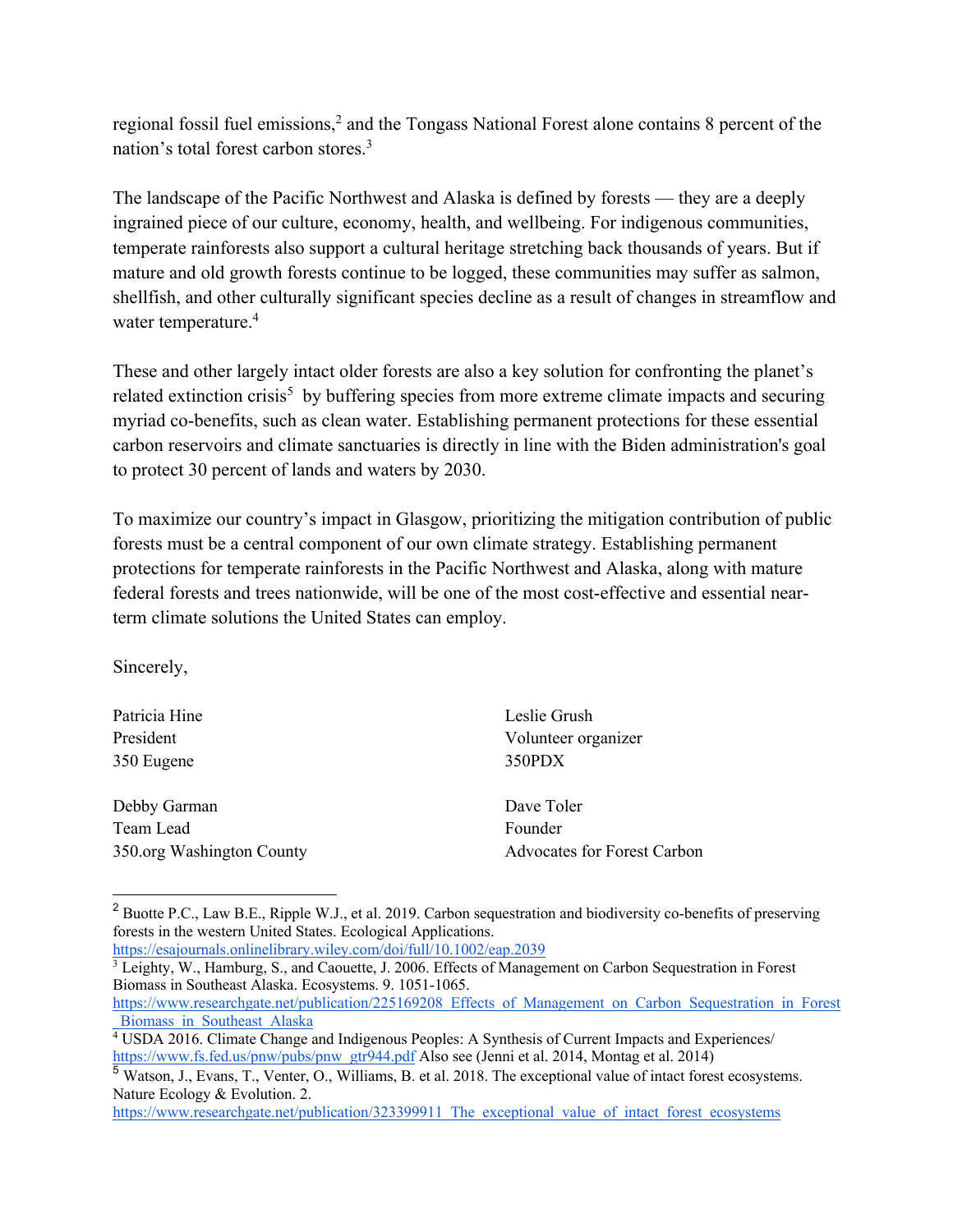Rebecca Knight President Alaska Rainforest Defenders

Andy Moderow State Director Alaska Wilderness League

Natalie Dawson Executive Director Audubon Alaska

Brenna Bell Staff Attorney Bark

Grace Brahler Oregon Climate Action Plan & Policy Manager Beyond Toxics

Mary Fleischmann Co-leader Bitterbrush Broads Chapter of Great Old Broads for Wilderness

Pam Conley Leadership Team Member Boise Chapter of Great Old Broads for Wilderness

Chris Morrill Executive Director California Wilderness Coalition

Molly Whitney Executive Director Cascade Forest Conservancy

Dylan Plummer Grassroots Organizer Cascadia Wildlands

Bonnie McKinlay Member **CedarAction** 

Randi Spivak Public Lands Program Director Center for Biological Diversity

Stephen Kropp **Director** Center for Responsible Forestry

Donald Goldberg Executive Director Climate Law & Policy Project

Dave Werntz Science and Conservation Director Conservation Northwest

Serena Barton President Deer Creek Valley Natural Resources Conservation Association

Bart Johnsen-Harris Senior Government Relations Representative Defenders of Wildlife

Blaine Miller-McFeeley Senior Legislative Representative Earthjustice

Ellen Montgomery Public Lands Campaign Director Environment America

Thomas Wheeler Executive Director Environmental Protection Information Center (EPIC)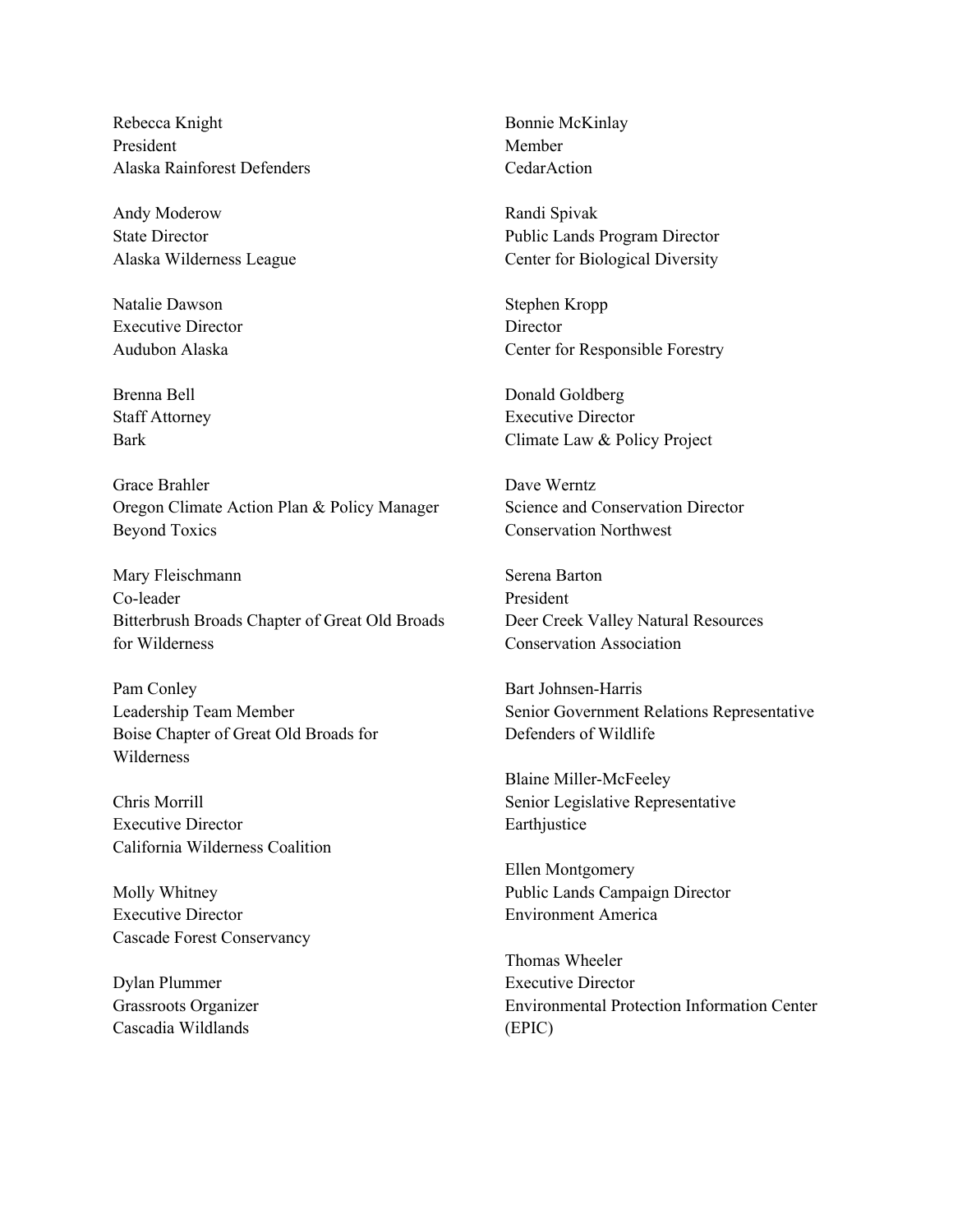Ann Mesnikoff Federal Legislative Director Environmental Law & Policy Center

Timothy Ingalsbee, Ph.D. Executive Director Firefighters United for Safety, Ethics, and Ecology (FUSEE)

Cristina M. Hubbard Executive Director Forest Web

Alicia Hamann Executive Director Friends of the Eel River

Darlene Chirman Leadership Team Cascade Volcano Chapter of Great Old Broads for Wilderness

Veronica Warnock Conservation Director Greater Hells Canyon Council

Chad Hanson Director and Principal Ecologist John Muir Project of Earth Island Institute

Kimberly Baker Executive Director Klamath Forest Alliance

Joseph Vaile Climate Director Klamath-Siskiyou Wildlands Center

Alex Taurel Conservation Program Director League of Conservation Voters

Jeff Kuyper Executive Director Los Padres ForestWatch

Mark Wenzler Senior Vice President of Conservation Programs National Parks Conservation Association

Niel Lawrence Alaska Director and Senior Attorney Natural Resources Defence Council

Rene Voss **Director** Natural Resources Law

Oscar Simpson State Chair New Mexico Sportsmen

Larry Glass Executive Director Northcoast Environmental Center

Matt Norton Policy & Science Director Northeastern Minnesotans for Wilderness

Julia DeGraw Coalition Director Oregon League of Conservation Voters

Steve Pedery Conservation Director Oregon Wild

Oscar Simson Public Lands Chair Rio Grande Indivisible, NM

Larry Glass Executive Director Safe Alternatives for our Forest Environment